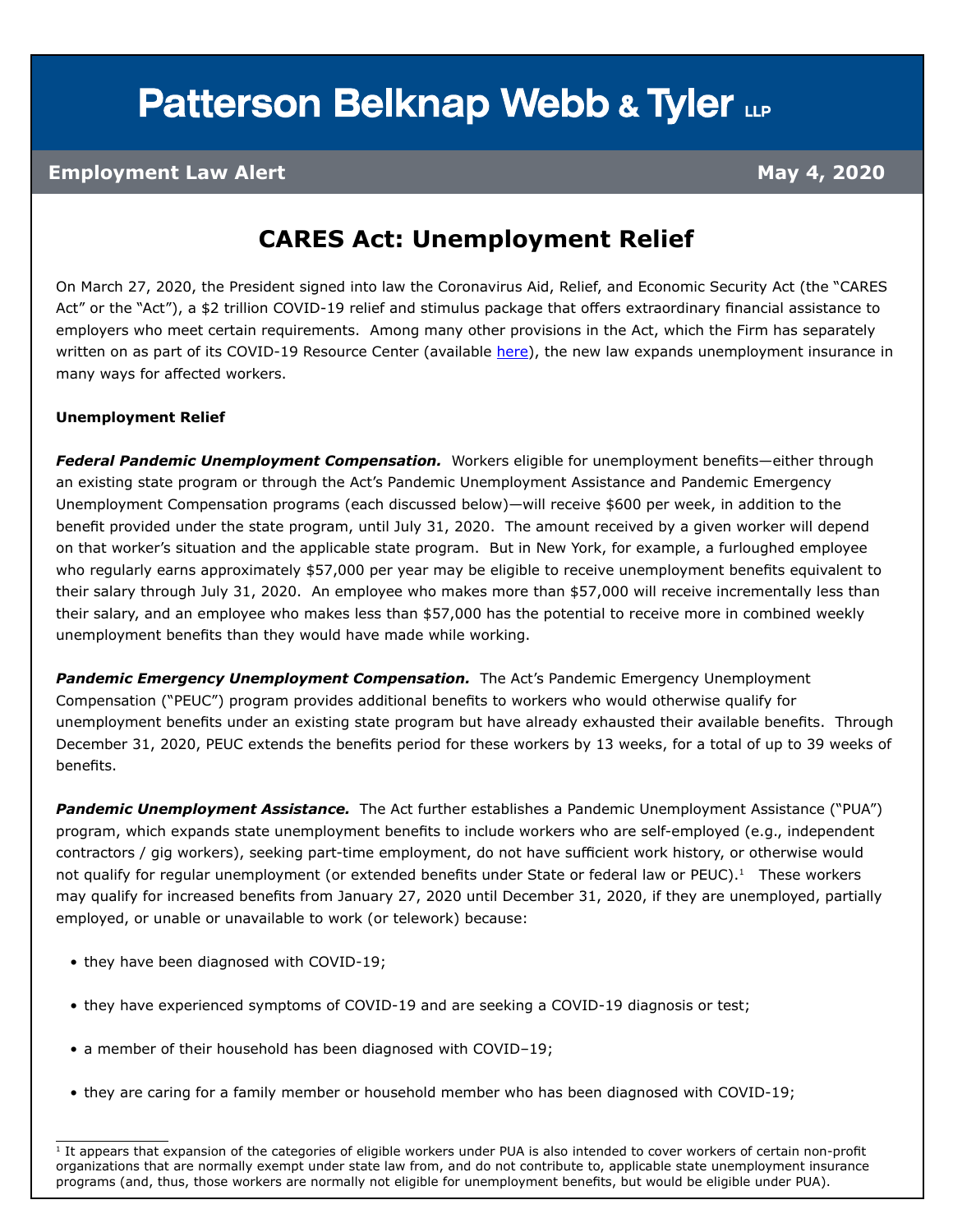- they are caring for a child or other household member whose facility has been shut down due to the coronavirus pandemic;
- they are unable to reach their place of work due to a quarantine imposed as a direct result of COVID-19;
- they are unable to reach their place of employment because a health care provider has advised them to self-quarantine due to COVID–19;
- they had been scheduled to begin employment but do not have a job or are unable to reach their job as a direct result of COVID-19;
- they have become the breadwinner or major support for a household because the head of the household died as a direct result of COVID-19;
- they had to quit their job as a direct result of COVID-19;
- their place of employment has closed as a direct result of COVID-19; or
- they meet any additional criteria later established by the Secretary of Labor for eligibility.

The weekly benefit will be calculated according to the amount of compensation the eligible worker would have received if he or she had qualified for unemployment benefits under the state's existing program. The benefits apply retroactively beginning with the recipient's first week of unemployment on or after January 27, 2020. Note, however, that workers do not qualify for PUA if they (i) have the ability to telework with pay or (ii) are receiving paid sick leave or other paid leave benefits. Further, if a state's stay-at-home order is lifted and employees are called back to work, any employee who refuses to return to work because of concern about COVID-19, but who does not have one of the COVID-19 related reasons noted above, is ineligible for PUA.

**Unemployment Relief for Governmental Entities and Nonprofits.** The Act reduces the amount paid by governmental entities, nonprofit organizations and tribal businesses to reimburse states for benefits paid to workers who claim unemployment benefits. This provision may be relevant in situations where non-profit organizations normally self-insure unemployment benefits (to the extent allowable by applicable state law). During the period beginning on March 13, 2020 and ending on December 31, 2020, the Secretary of the Treasury will cover 50% of the reimbursement costs borne by these entities to reimburse states for unemployment claims.

*Short-Time Compensation Programs.* The Act also provides additional funding to states to support the operation of "short-time compensation programs." Under these programs, if an employer reduces employees' salaries in lieu of conducting layoffs, it is intended that the state program will pay the employees a pro-rated unemployment insurance benefit.<sup>2</sup>

Although these programs are intended to be state-run programs, the Act provides certain broad parameters for the design of these programs. It is intended that qualifying short-time compensation programs will not pay a benefit in excess of 26 weeks of a worker's state unemployment benefit and will not provide payments to workers who are employed on a seasonal, temporary, or intermittent basis. In addition, qualifying programs implemented by states must require any employer who enters into a short-time compensation plan to pay to the state 50% of the  $\frac{2}{3}$  We note that many states (including New York State) already have similar so-called "work share" programs that provide for partial unemployment benefits in similar situations (e.g., hours reductions or partial furloughs, in lieu of layoffs).

## **Patterson Belknap Webb & Tyler LLP**

1133 Avenue of the Americas New York, NY 10036-6710 212.336.2000 <www.pbwt.com>